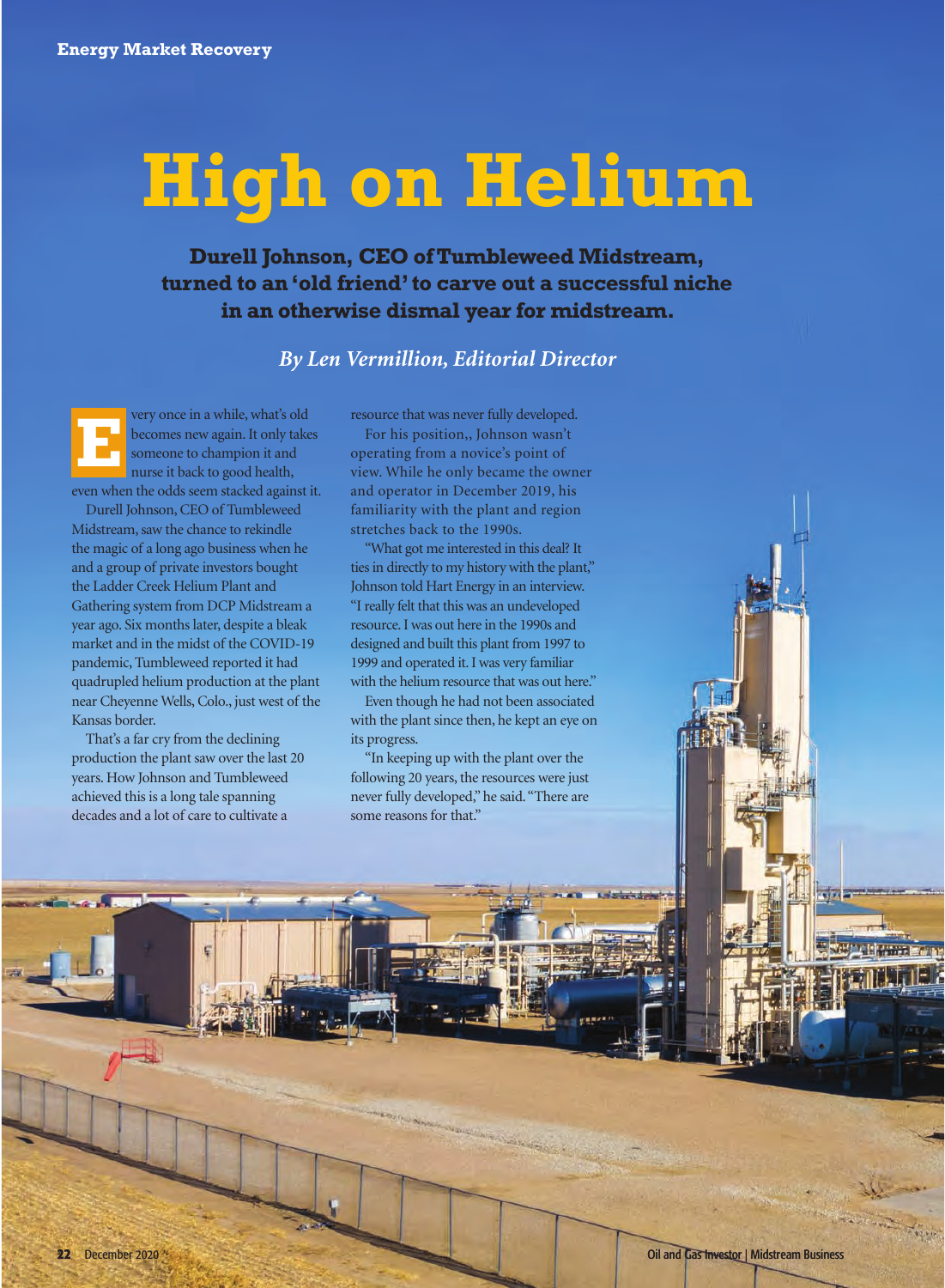## A historical perspective

To understand why Johnson was so bullish on the plant, despite declining production, one needs to back up a bit and look at the how the market was developed in the 1990s. The plant was originally built by Union-Pacific Resources (UPR), which ran it and its gathering system as both the upstream and midstream company.

Johnson, who worked for the company at the time, said UPR's investment during that time was based on more than just the gas. The gas in the region often contained 50% to 70% nitrogen.

"You could have 300 to 400 Btu, and you couldn't even light a flare," Johnson said. "It was considered 'trash' gas, and the wells were plugged."

That was until someone, he said, got the bright idea to analyze the gas and found it also contained helium. That was enough to start the project.

"That's basically how we ended up developing the project in the '90s—going back to all of the historically plugged gas wells and bringing them online," Johnson said. "There was a tremendous amount of resource here."

Johnson was charged with designing and building it for UPR.

"We spent over \$100 million building this plant in 1997," he said. "In order to justify it, when we wrote contracts from the upstream side to the midstream side, those contracts were written to favor the plant. It was a right pocket, left pocket deal."



All of that changed in 1998 after UPR's failed hostile takeover bid for Pennzoil. After that, UPR acquired Canadian oil producer Norcen in a \$3.5 billion deal. Johnson said the company did very little due diligence on the company and ended up taking a \$1 billion write down a year later based on overestimated reserves.

Eventually, UPR ended up selling its upstream assets to Anadarko Petroleum and its midstream assets to Duke Energy Field Services.

"They split the baby and Anadarko had to live with the contract with Duke Energy, which wasn't very good [because it was originally written to favor the midstream side of UPR.]"

At the time, Johnson said, the wells were getting a 10% to 15% rate of return.

"If you're an upstream company, you're

"We're very in tune to the regulatory issues here in Colorado. We're on the forefront of addressing that."

—Durell Johnson **CEO** *Tumbleweed Midstream*

> deciding where to deploy your capital so you're going to go drill better wells than that," he said. "So the resource was just never developed."

Johnson spent the last two decades watching from afar as the plant declined. It got a shot in the arm in 2005 when Duke Energy laid a pipeline into Kansas and picked up gas from the Bradshaw Field. Johnson said that gas was about 1% helium but continued to decline.

"That continued decline until 2019 is how it got to the point that I could purchase it," he said.

### Developing the resource

Johnson knew the first thing he needed to do once the acquisition was made was to start rebuilding contracts with producers and explorers.